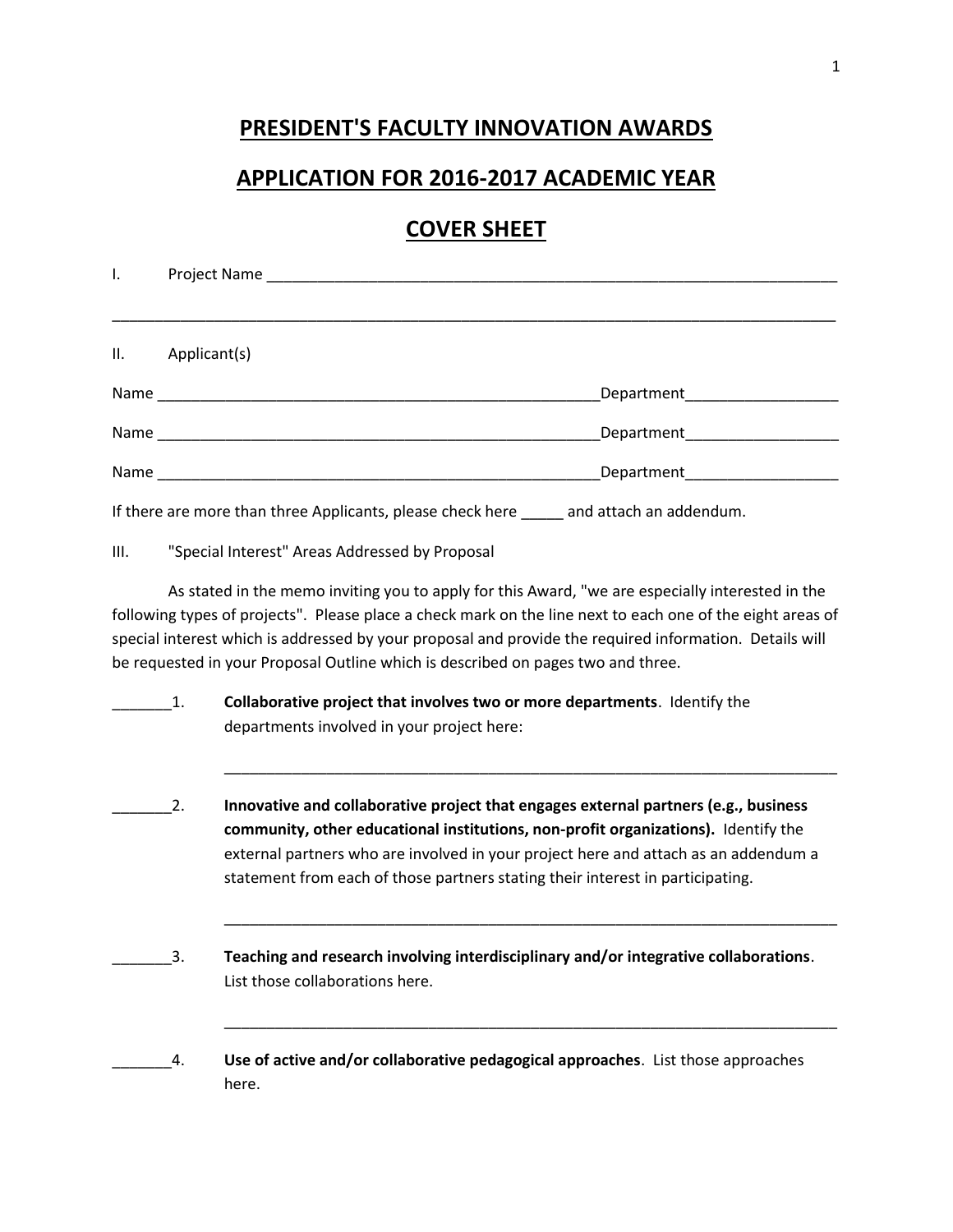\_\_\_\_\_\_\_5. **Use of instructional technology in the classroom and/or for hybrid courses**. Identify the technology to be utilized here and, if appropriate, attach evidence of your online certification as an addendum.

\_\_\_\_\_\_\_\_\_\_\_\_\_\_\_\_\_\_\_\_\_\_\_\_\_\_\_\_\_\_\_\_\_\_\_\_\_\_\_\_\_\_\_\_\_\_\_\_\_\_\_\_\_\_\_\_\_\_\_\_\_\_\_\_\_\_\_\_\_\_\_\_

\_\_\_\_\_\_\_\_\_\_\_\_\_\_\_\_\_\_\_\_\_\_\_\_\_\_\_\_\_\_\_\_\_\_\_\_\_\_\_\_\_\_\_\_\_\_\_\_\_\_\_\_\_\_\_\_\_\_\_\_\_\_\_\_\_\_\_\_\_\_\_\_

\_\_\_\_\_\_\_\_\_\_\_\_\_\_\_\_\_\_\_\_\_\_\_\_\_\_\_\_\_\_\_\_\_\_\_\_\_\_\_\_\_\_\_\_\_\_\_\_\_\_\_\_\_\_\_\_\_\_\_\_\_\_\_\_\_\_\_\_\_\_\_\_

\_\_\_\_\_\_\_\_\_\_\_\_\_\_\_\_\_\_\_\_\_\_\_\_\_\_\_\_\_\_\_\_\_\_\_\_\_\_\_\_\_\_\_\_\_\_\_\_\_\_\_\_\_\_\_\_\_\_\_\_\_\_\_\_\_\_\_\_\_\_\_\_

\_\_\_\_\_\_\_\_\_\_\_\_\_\_\_\_\_\_\_\_\_\_\_\_\_\_\_\_\_\_\_\_\_\_\_\_\_\_\_\_\_\_\_\_\_\_\_\_\_\_\_\_\_\_\_\_\_\_\_\_\_\_\_\_\_\_\_\_\_\_\_\_

\_\_\_\_\_\_\_6. **Research project that involves faculty and students in a mentoring relationship**. **Briefly** describe the mentoring plan and the approximate number of students to be involved.

- \_\_\_\_\_\_\_7. **Development of civic engagement course components for existing courses, new civic engagement courses, college-wide civic engagement activities, and/or global learning in existing and/or new courses**. *Briefly* identify the course here and attach as an addendum CE approval or a CE application plan.
- \_\_\_\_\_\_\_8. **Integration of quantitative reasoning into existing and/or new courses**. Identify the course and *briefly* explain how quantitative reasoning will be used here.

**Your detailed Proposal Outline, organized as described below and on the next page, must be attached to this Application. INCOMPLETE APPLICATIONS AND THOSE NOT FOLLOWING THIS FORMAT WILL BE RETURNED WITHOUT BEING CONSIDERED FOR AN AWARD.**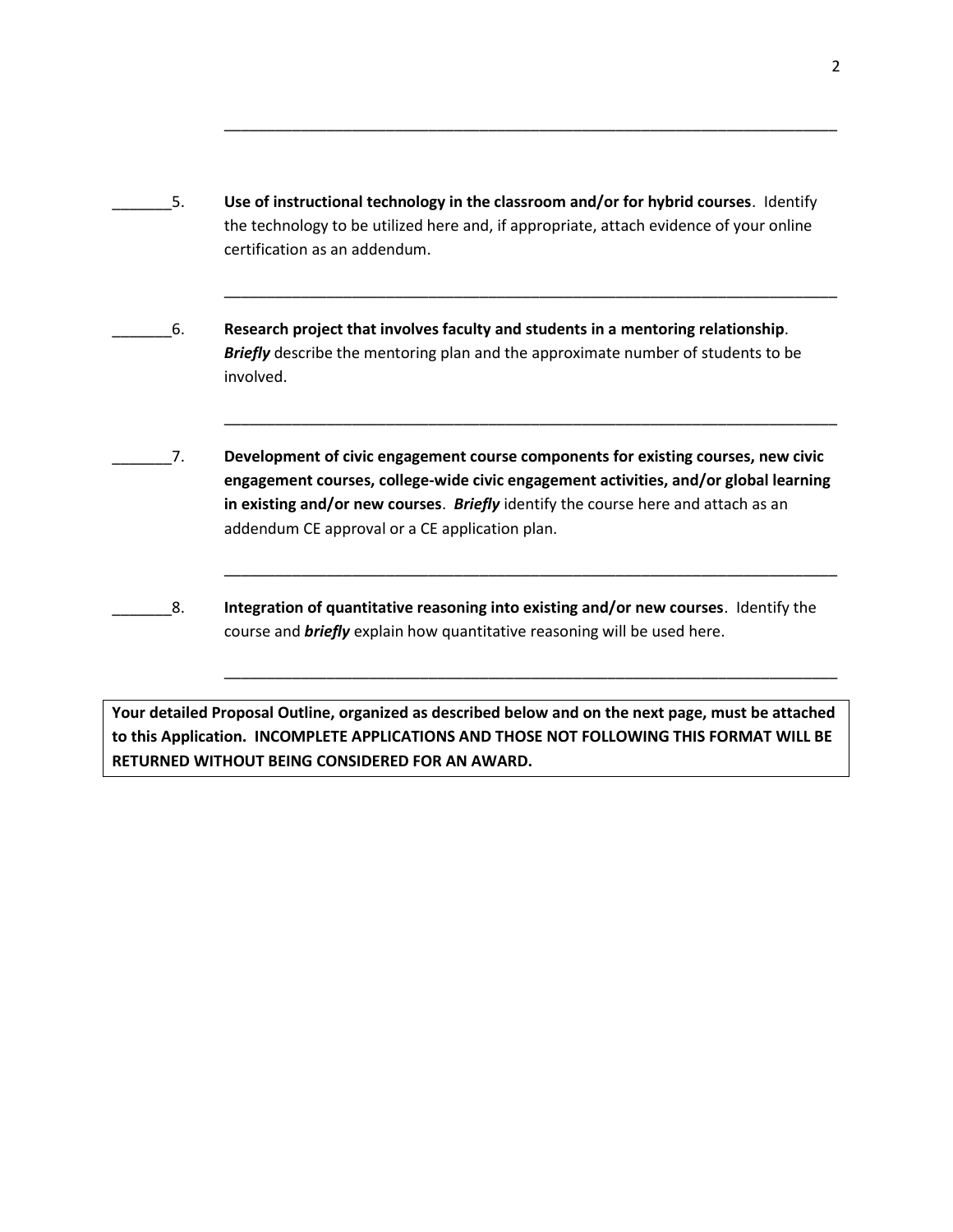## **PRESIDENT'S FACULTY INNOVATION AWARDS**

#### **APPLICATION FOR 2016-2017 ACADEMIC YEAR**

## **PROPOSAL OUTLINE**

Please use this outline when submitting your Proposal. **As you write, be sure to identify each of your sections by number.**

- 1. **Opportunity or Need** What opportunity or need does the proposed project address?
- 2. **Goals** Briefly state (in just a few sentences) the overall goal of the project.
- 3. **Special Interest Areas** For **each** of the areas checked on the Cover Sheet, provide a brief explanation as to why you believe that your project addresses that specific special interest area.
- 4. **Activities** What specific activities will be undertaken, and who will be responsible for carrying out each planned activity?
- 5. **Timetable** List the activities described in #4 above, together with the months during which they will take place.
- 6. **Outcomes** What is the projected impact? Estimate the number of people (students and others) who will benefit directly from this project, and describe the expected benefits to them.
- 7. **Partners** List any employers, professional organizations or business associations, government agencies, community-based organizations, other colleges, etc. involved in the project. Describe the roles and responsibilities of each partner. Attach letters confirming their commitment to the project.
- 8. **Evaluation** How will the project be evaluated? How will you measure its outcomes?
- 9. **Budget Request** Attach a detailed line-item budget and state the need for each item listed and an explanation for each of the amounts requested. Separate the budget into two components which will be identified as "Personnel Costs" and "Non-Personnel Costs".
- 10. **Institutional Review Board Involvement**  If there is no need for IRB approval of your project, provide an explanation as to why this is so. If the IRB must approve your project, please state the reason(s) why this is so and attach evidence of that approval.